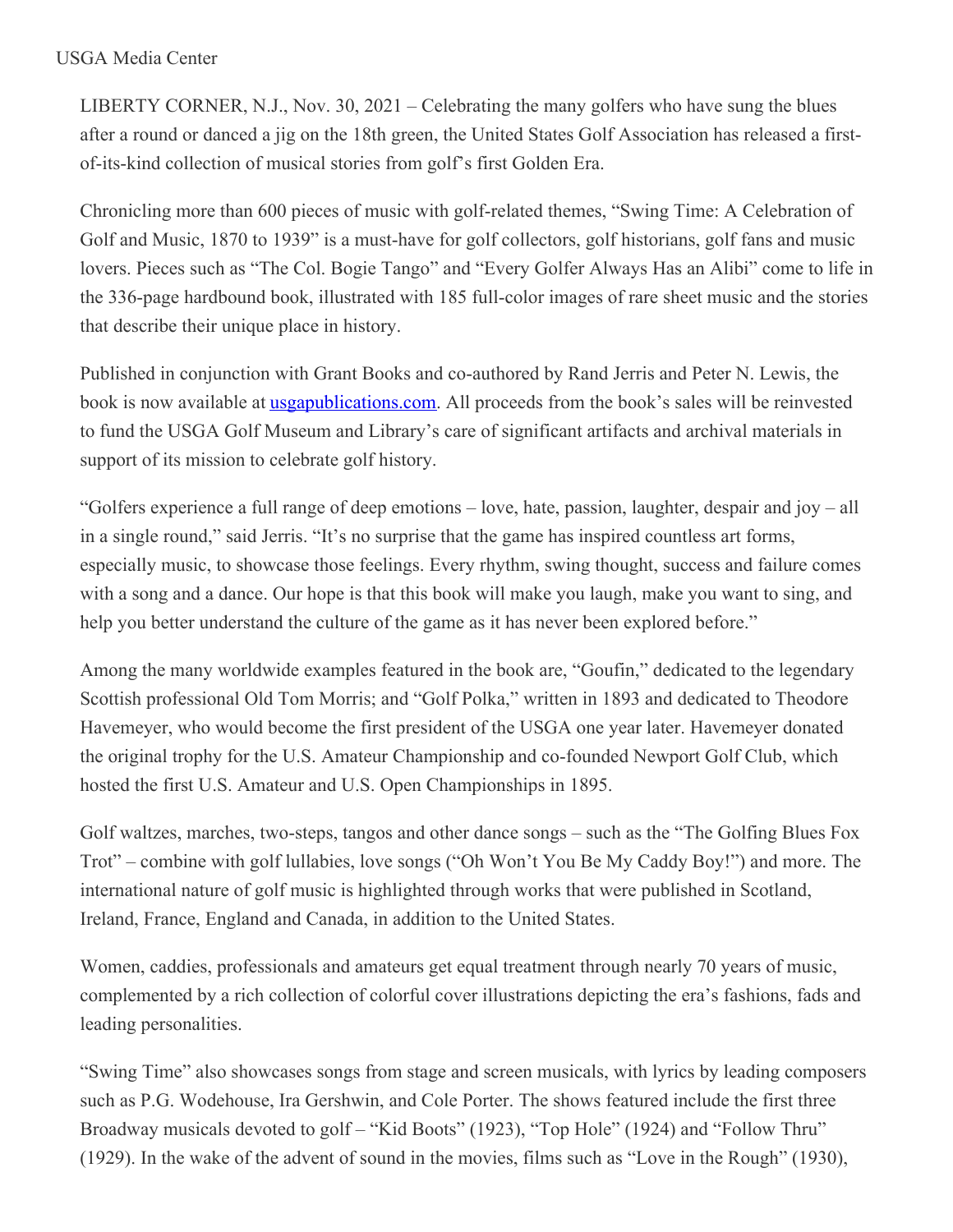"Show Boat" (1929 and 1936) and "Safety in Numbers" (1930) all featured golf lyrics.

"The golf songs in musicals are part of the plot and sung by characters," Lewis said. "They were mainly musical comedies, so there is a lot of humor in the lyrics. Furthermore, there were even two golf-themed ballets, the ultra-chic "Le Train Bleu" and the avant-garde "Le Tournoi Singulier," both produced in Paris in 1924. Discovering these golf-related musical shows, movies, and ballets gives us a new perspective on the history of the game."

The result is an authoritative body of visual and musical artwork – compiled to entertain and enlighten fans of the game from any generation.

Limited to 1,500 copies, the book retails at \$50 and was produced and printed through the generosity of a private donor.

## **About the USGA Golf Museum and Library**

The USGA Golf Museum and Library is the nation's oldest sports museum and the world's leading institution for the collection, preservation, interpretation, and dissemination of golf history. Its collections, the world's largest and finest related to the game, include more than 70,000 catalogued artifacts, 750,000 photographs, 200,000 hours of footage and more than 100,000 library items in more than 25 languages that document the history of the game from its origins to the present. For more information, see [usga.org/museum.](https://www.usga.org/content/usga/home-page/usga-golf-museum.html)

## **About the Authors**

**Rand Jerris, Ph.D.** joined the USGA in 1988 as an intern for nine summers at the organization's golf museum and library while completing his undergraduate and graduate studies, eventually assuming the position of librarian/historian in 1999. He then served as director of the Museum from 2002 to 2011 and remains active in researching and promoting the history of the game, with an emphasis on the history of golf course architecture and golf art. He holds a doctorate in art and archaeology from Princeton University and bachelor's and master's degrees from Williams College.

Rand has authored three books: "Golf's Golden Age: Robert T. Jones Jr. and the Legendary Players of the '10s, '20s, and '30s;" "The Game of Golf and the Printed Word: 1566-2005," with co-author Richard E. Donovan; and "The Historical Dictionary of Golf," with co-author Bill Mallon. For his work with Donovan, Jerris was awarded the Murdoch Medal by the British Golf Collectors Society in recognition of outstanding contributions to the game's history. In 2015 he received the prestigious Schroeder Award from the International Sports Heritage Association in recognition of meritorious service to the sports heritage industry and its community.

**Peter N. Lewis** was the director of the British Golf Museum for 20 years and was The R&A's director of historical research when he retired in 2016. He holds one undergraduate and two postgraduate degrees in history from the University of London.